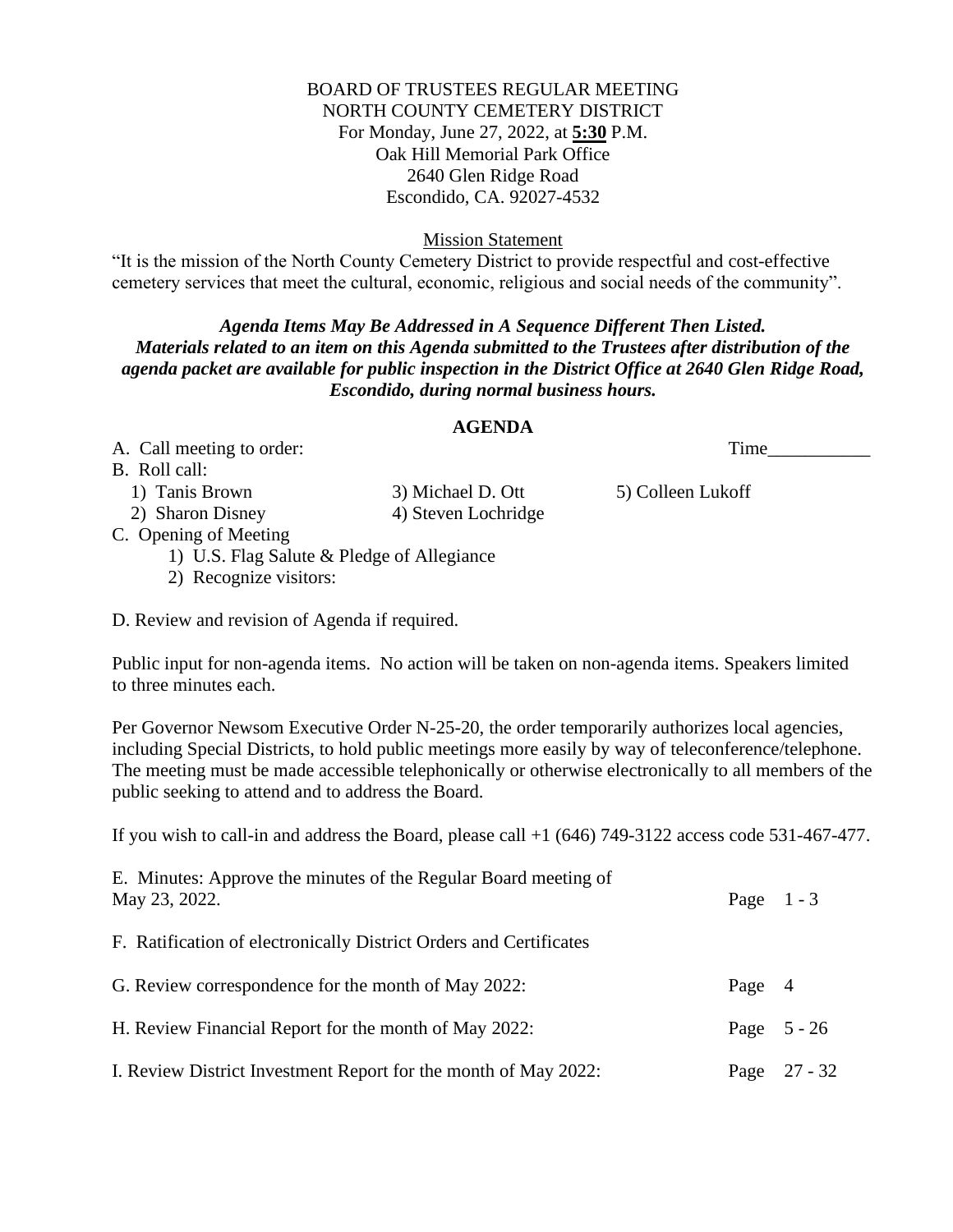# J. Continuing business:

| 1. COVID-19 NCCD Restrictions                                                                                                                                | Page 33 - 34                  |
|--------------------------------------------------------------------------------------------------------------------------------------------------------------|-------------------------------|
| 2. Land Conservancy Project                                                                                                                                  | Page $35 - 36$                |
| 3. Customer Satisfaction Survey                                                                                                                              | Page 37                       |
| 4. Purchase of two new/use trucks for the district                                                                                                           | Page 38                       |
| K. New Business:<br>1. Consider attending the annual CSDA Conference<br>2. Consider Special Board of Trustees Meeting<br>3. CSDA Board of Directors Election | Page 39<br>Page 40<br>Page 41 |

## L. Manager's Report:

- GM's Activities:
	- Continue to work on FY 22-23 Annual Budget
- Operations Issues:
	- $\bullet$  N/A
- Equipment Down for repair:
	- $\bullet$  N/A
- Personnel:
	- New Hires/Terminations/Retirements/Resignations: Daniel Burrington
- Monthly Employee Safety Training for May 2022: Outdoor Hazards

Calendar, Conference, and Meeting Travel Arrangements:

• SDRMA Spring Education Day 03/02/2022-03/04/2022 Sacramento. CAPC 64<sup>th</sup> Annual Conference March 10-12 Seaside, CA. 2022 Special District Leadership Academy, San Diego 4/3/22 – 4/6/22. CSDA SD Legislative Days Sacramento, 5/17/22 & 5/18/22. Memorial Day event 5/30/2022 Oak Hill & San Marcos. CSDA Annual Conference 8/22/2022 – 8/25/2022 Palm Desert. 2022 Special District Leadership Academy Napa, 9/18/22 – 9/21/22. CAPC 2022 Education Area Meeting 10/7/2022 & 10/8/2022, South Lake Tahoe, CA.

List of items pending:

• None

# **L(1) Closed Session:** Personnel Exception

With respect to every item of business to be discussed in closed session pursuant to Section Government Code 54957: PUBLIC EMPLOYEE PERFORMANCE EVALUATION Title: General Manager

Any salary discussion will be conducted in open session.